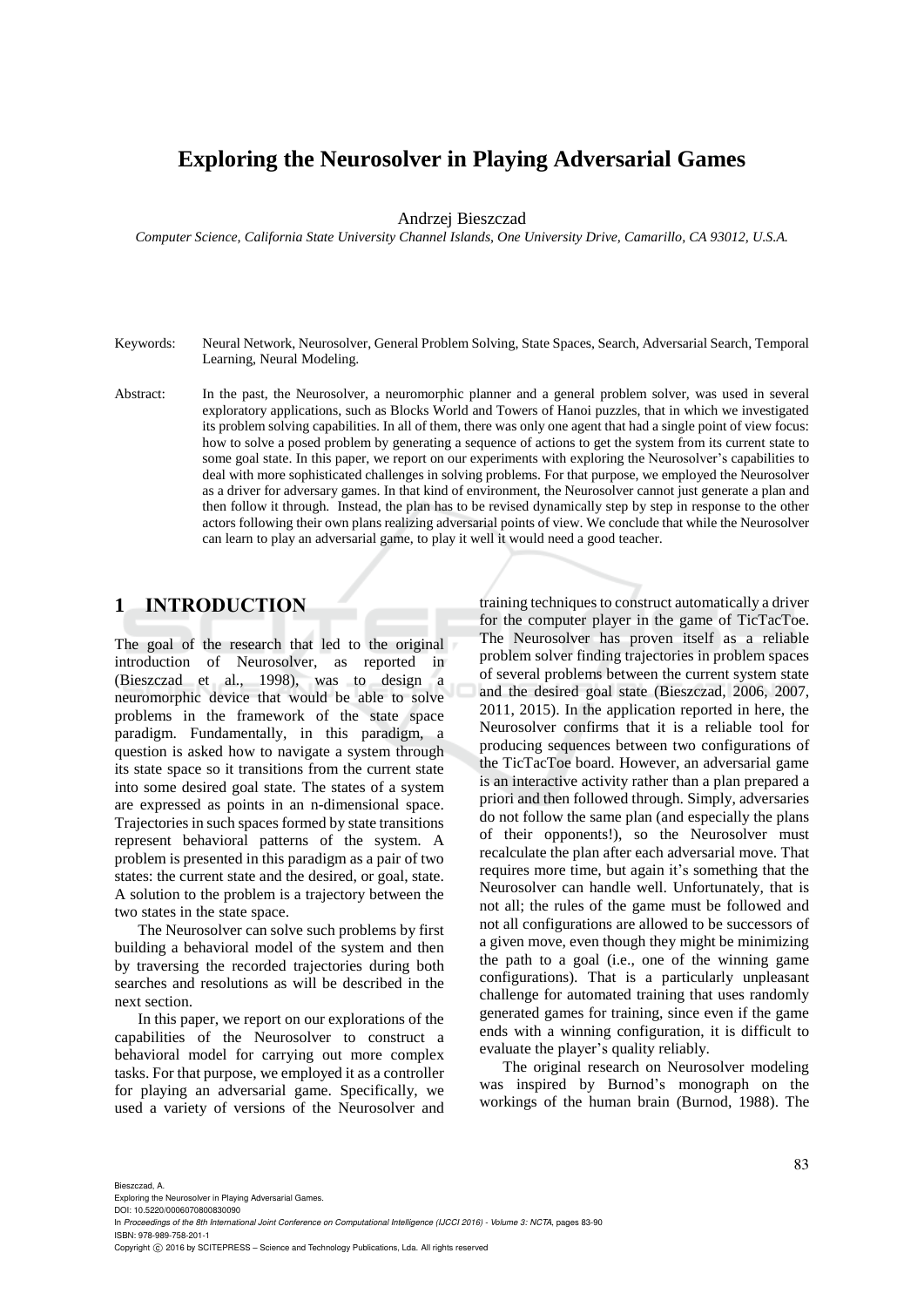class of systems that employ state spaces to present and solve problems has its roots in the early stages of AI research that derived many ideas from the studies of human information processing; among them on General Problem Solver (GPS) (Newell and Simon, 1963). This pioneering work led to very interesting problem solving (e.g. SOAR (Laird, Newell, and Rosenbloom, 1987)) and planning systems (e.g. STRIPS (Nillson, 1980).

The Neurosolver employs activity spreading techniques that have their root in early work on semantic networks (e.g., (Collins and Loftus, 1975) and (Anderson, 1983)).

The Neurosolver is a network of interconnected nodes. Each node is associated with a state in a problem space. In the case of the TicTacToe game, a state is associated with a single configuration of the board. In its original application, the Neurosolver is presented with a problem by two signals: the goal associated with the desired state and the sensory signal associated with the current state. In the context of the TicTacToe game, the current state is the initial broad configuration (i.e., an empty board), and the desired state is one of the winning board configurations. A sequence of firing nodes that the Neurosolver generates represents a trajectory in the state space. Therefore, a solution to the given problem is a succession of firing nodes starting with the node corresponding to the current state of the system, and ending with the node corresponding to the desired state of the system. In case of the TicTacToe game, a sequence represents a winning game.

The node used in the Neurosolver is based on a biological cortical column (references to the relevant neurobiological literature can be found in (Bieszczad, 1998)). It consists of two divisions: the upper and the lower, as illustrated in Figure 1. The upper division is a unit integrating internal signals from other upper divisions and from the control center providing the limbic input (i.e., a goal or — using more psychologycal terms — a drive or desire). The activity of the upper division is transmitted to the lower division where it is subsequently integrated with signals from other lower divisions and the thalamic (i.e., sensory) input. The upper divisions constitute a network of units that propagate search activity from the goal, while the lower divisions constitute a network of threshold units that integrate search and sensory signals, and subsequently generate sequences of firing nodes. A sequence of outputs of the lower divisions of the network constitutes the output of the whole node; a response of the network to the input stimuli.



Figure 1: Neurosolver learning rule.

In the original Neurosolver, the strength of all inter-nodal connections is computed as a function of two probabilities: the probability that a firing source node will generate an action potential in this particular connection, and the probability that the target node will fire upon receiving an action potential from the connection.

An alternate implementation follows the Hebbian approach that increments the strength of the connection that carried the action potential that cause the recipient to fire. In this approach, a certain small value is added to the weight of a connection on each successful pairing. To keep the values under control all weights of afferent and efferent connections may be normalized so their sum does not exceed 1. This model approximates well the statistical model described in the previous paragraph.

One other option for training is making all weights the same (for example, equal to 1); alternately, the weights may be ignored completely to improve efficiency. In this approach, multiple presentations of data do not affect the model. In such implementation, the system produces optimized (shortest) solution paths that are independent of the frequency of sample presentations.



Figure 2: Learning state space trajectories through bidirectional traces between nodes corresponding to transitional states of the system.

TicTacToe (also know as "noughts and crosses" or "Xs and Os") is a very popular game that is very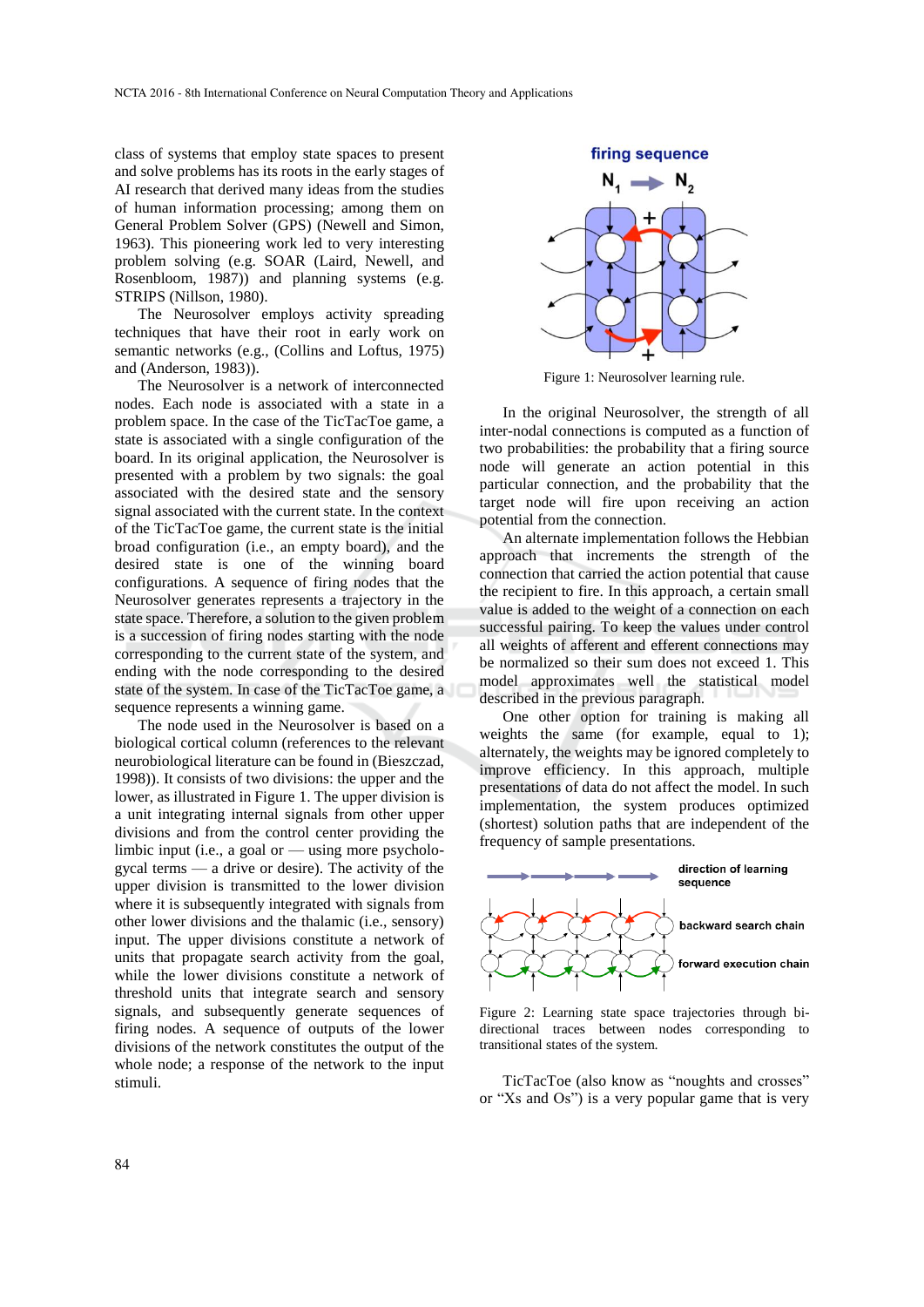simple in its most fundamental form using a board of 9 squares that can be either empty or hold one of the the two player symbols: a cross or a circle (or some other markers) as shown in Figure 3.

Each of the two players is assigned one of the two symbols: a cross  $(X')$  or a circle  $(0')$ . The game proceeds by placing players symbols on the still empty board squares. The objective of the game is to align 3 same symbols in a vertical, horizontal, or diagonal line.

There are numerous variations of the game; e.g., larger boards can be used, including a border-less version. As well, the number of symbols in a winning arrangement may vary.



Figure 3. A TicTacToe board used in the experiments. The board shows the configuration encoded as '001121202' in the implementation.

TicTacToe has been used extensively in research on Artificial Intelligence (e.g., Russell et al., 2010), because its problem space is manageable, so even an exhaustive search can be used on today's computers in case of its simpler versions. For example, the number of states in a 3-by-3 version used in the work reported here is  $3^9 = 19,683$  and the number of possible games is 9!=362,880. Each game is a sequence of moves from the the board with all empty squares to one of the final configurations representing either a win for 'X', or a win for 'O', or a tie. There are two final configurations shown in Figure 4. Usually, the problem space is considerably reduced by preprocessing that reflects a number of observations such as board symmetry, rotation, and player symmetry.



Figure 4. Two board configurations showing a win for crosses encoded as '122010211' (left side) and a tie encoded as '122211112'.

### **2 IMPLEMENTATION**

#### **2.1 Models**

In this implementation, each state of the puzzle is represented internally as as a 9-element string of characters '0', '1', and '2' representing the configuration of the board. The string is constructed by concatenating 3-element strings representing each of the rows in the board. '0' represents and empty square,  $'1'$  - an  $'X'$ , and  $'2'$  - an  $'0'$ . Using numbers rather than letters helps internally as the game is implemented in Python using the NumPy library, and it's easy to move a configuration to a NumPy array for some flexible operations provided by that library. There are some examples of the configuration representation shown in Figures 4 and 5.

The Neurosolver consists of a collection of nodes representing the configurations (states) of the board. Each node has two dictionaries that represent efferent and afferent connections with keys being string representations of neighboring configurations (states) and values representing the corresponding weights. A node can be activated up to a certain platform maximum that can be adjusted to control the time that the Neurosolver is given to perform computations. There are two activity thresholds that control activity propagation for searching and for following solutions as explained shortly.

#### **2.2 The Neurosolver Operation**

The Neurosolver requires three main stages to solve a problem: training, searching, and solving.

These stages can be interwound in online learning mode. In the offline learning mode the first stage is separated from the two others.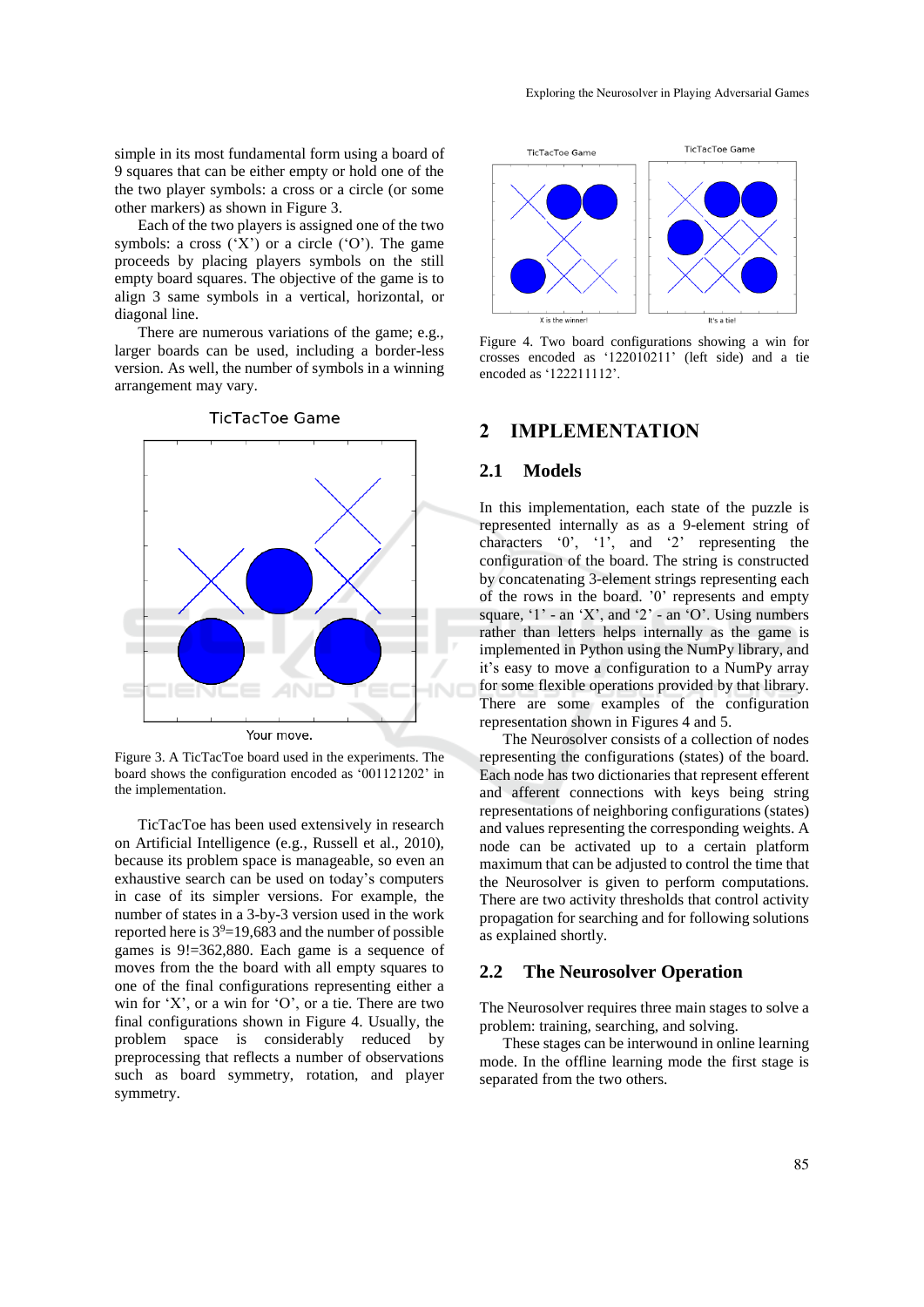#### **2.2.1 Training**

As training sample games are presented to the Neurosolver, nodes and connections are added to the model. A node is added to the Neurosolver when a corresponding configuration (state) is present as one element of a training sample. Consecutive pairs of board configurations represent transitions between configurations; they constitute game moves. During training, the Neurosolver is presented with all moves in each training sample game. If not yet in the model, a node representing a configuration is added when the configuration represents the first element of the sample pair, or when it is presented as the target of the transition. Learning always affects two nodes: a 'from' node and a 'to' node. The dictionaries holding references to nodes representing forward and backward neighbors (successors and predecessors) in the training sample are constructed in the process. In the Hebbian model, the weights are adjusted accordingly by incrementing them by a certain value and normalizing. In the model with fixed cone-ctions, just a fact of being a neighbor matters, so the weights in that case are ignored and not adjusted.

The implementation includes offline and online modes. In the online mode both a command line and GUI interfaces were implemented. Figures 4 and 5 show the GUI interface. However, training - although preferable due to the human involvement in evaluating the quality of the training samples as explained later - using such manual approach is very time consuming. To make the process fast, a game generator has been implemented. The generator ensures that a valid game is generated by randomly generating the next valid board configuration and testing whether the most recently generated configuration is one of the final states. If the final state in the generated game is the winner or a tie, the whole game is presented as a learning sample to the Neurosolver. With the spirit of learning from somebody else's experience, a game won by the adversary (the human player) the game is transitioned to a form that represents exactly same sequence of moves but with the computer as the winner and also used as a training sample. The process merely substitutes all '1s' to '2s' (i.e., 'Xs' to 'Os') and vice versa.

The ties were added to the training because they evidently improved the capabilities of the model as shown in the section analyzing the experimental data.

#### **2.2.2 Searching**

After the training is complete, the Neurosolver will have built a connection map between numerous states of the problem domain. The next step is to activate

the node representing the goal state and allow the propagation process to spread this search activity along the connection paths in the direction that is reverse to the flows of sample games used in training. If there were only one game learned, then the flow would be from the last configuration to the first. There are however many training samples used in training, so the activity spreads out as a search tree looking for the node representing the starting state. The extent of the search tree is controlled by imposing a search threshold; a node that is a leaf in the search tree is allowed to propagate its activity further only if its activity exceeds the value of the search threshold. The starting node is activated in preparation for incoming search activity flow, so when that activity reaches it the node may fire if its activity exceeds the firing threshold. At that moment, the next stage of the Neurosolver operation, solving, will start. That process is explained in the next section.

A TicTacToe Game data set from UCI repository was used as the basis of a data set to select the goals. The UCI set only shows negative and positive outcomes for 'Xs'. Using the UCI set, a data set of all non-loosing states was produced. Each game in the new set was labeled with '1' for 'X' winners, '2' for 'O' winners, and with '3' for ties. The new set was used for two types of training sessions: one with ties included and another one with ties excluded. The section analyzing the results illustrates the impact of using ties in the learning process.

UBLICATIONS

#### **2.2.3 Solving**

The last stage of the Neurosolver is to actually use all of the information collected thus far, and to generate an actual solution from the given current state to the specified goal state. Since all the nodes in the search tree are activated, we may consider them in anticipating state for the firing sequence. Therefore, when the firing node projects its activity weighted by the strength of the forward connections, the neighbor that has the highest anticipatory activity will fir next, That node is added to the solution, and then process repeats itself until the goal state is reached. When that happens, the solution to the problem has been produced.

However, in contrast to the earlier experimental application of the Neurosolver, in adversarial games there are no single "solutions" that can be generated once up front and then used as a recipe to "solve the problem". Hence, firstly there are many possible goals, so all of them get activated to start the search. In this way, the propagation process constructs multiple search trees. Since they span the same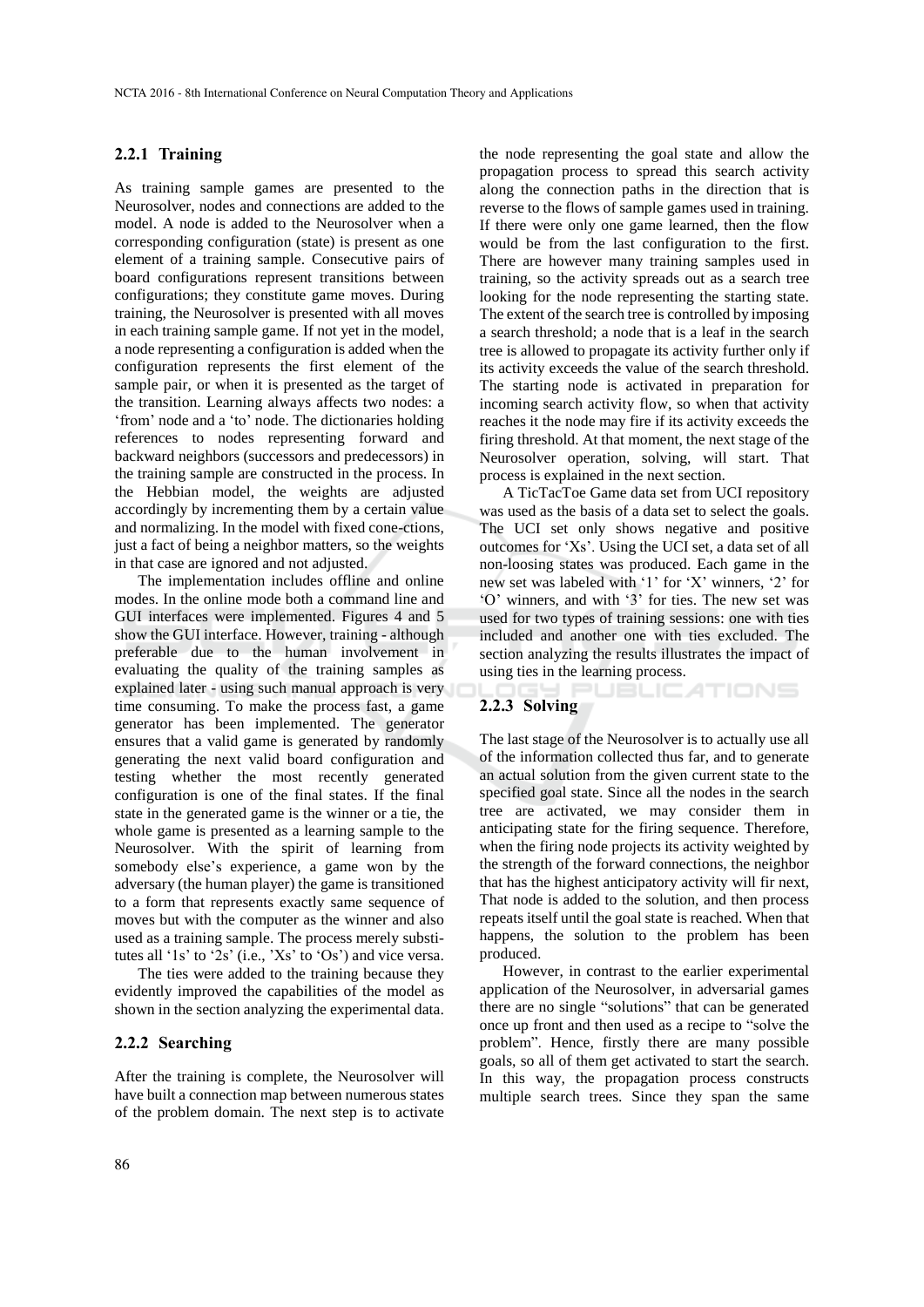network, the trees are not independent, so the activity from one goal affects trees rooted in other goal states. Secondly, the need arises to generate a single "next state" rather than a complete solution. Accordingly, the operation of the Neurosolver has been augmented by facility to produce one configuration rather than the whole sequence to one of the goal states. The latter would be rather unusable, since the adversaries usually do not follow each other advice.

The next move can be suggested quickly in the model using Hebbian learning by following the strongest connection from the node corresponding to the current state. However, that approach just follows the frequency of training moves(state transitions) and is unreliable with automated training that uses random training samples. A ore reliable approach is to use the same activity propagation process as described, however collecting only the first transition rather than the complete solution. That process must be repeated for every game turn of the computer player. Hence, there are numerous solving processes involved in playing a single game.

In the model with the fixed weights, activity spreading is the only way to find suggested moves, since there is no probabilistic model to take advantage of.

### **3 EXPERIMENTS**

Measuring the quality of the model is a challenge due to the difficulty is evaluating quantitatively the quality of moves. A computer player controlled by the Neurosolver can be evaluated qualitatively by an adversary human player, but that is limited and somewhat subjective.

To get some quantitative measure of the Neurosolver capabilities, we used the data set from UCI to create a test set that includes all possible problems (games; i.e., sequences of moves) with the original board configuration with all squares empty as the current (start) state to a state representing every possible winning (for a selected player; 'X' or 'O') board configuration. We conducted several experiments trying to select the best training strategy. The following sections describe the results.

In each of the experiments, we created five models of the Neurosolver-based TicTacToe controller each trained with progressively increasing number of sample games. Each game was generated randomly by generating valid moves and testing for the terminal state at every step. We experimented with varied number of presentations of each game, but ultimately decided that it's better to spend the same time on generating more variety of games rather

than reinforcing ones that were already presented. Therefore, each game was presented only once when generated. We allowed for repeats if the random process happened to produce a game more than once. The probability of that is not very high taking into account the number of possible games.

# **3.1 Hebbian Learning with No Ties and No Move Validation**

In this experiments, we wanted to know if the Neurosolver performs as in the past on the problems that are solved by producing state transition paths between the start state and the goal state in the state space. In this session, we used only winning states as the goal states, and we did not validate the generated moves. We just wanted to confirm that the



Figure 5: Success rate of the model built using the Hebbian learning with ties excluded and the validation of moves turned off.



Figure 6: Success rate of the model built using the Hebbian learning with ties excluded and the validation of moves turned on.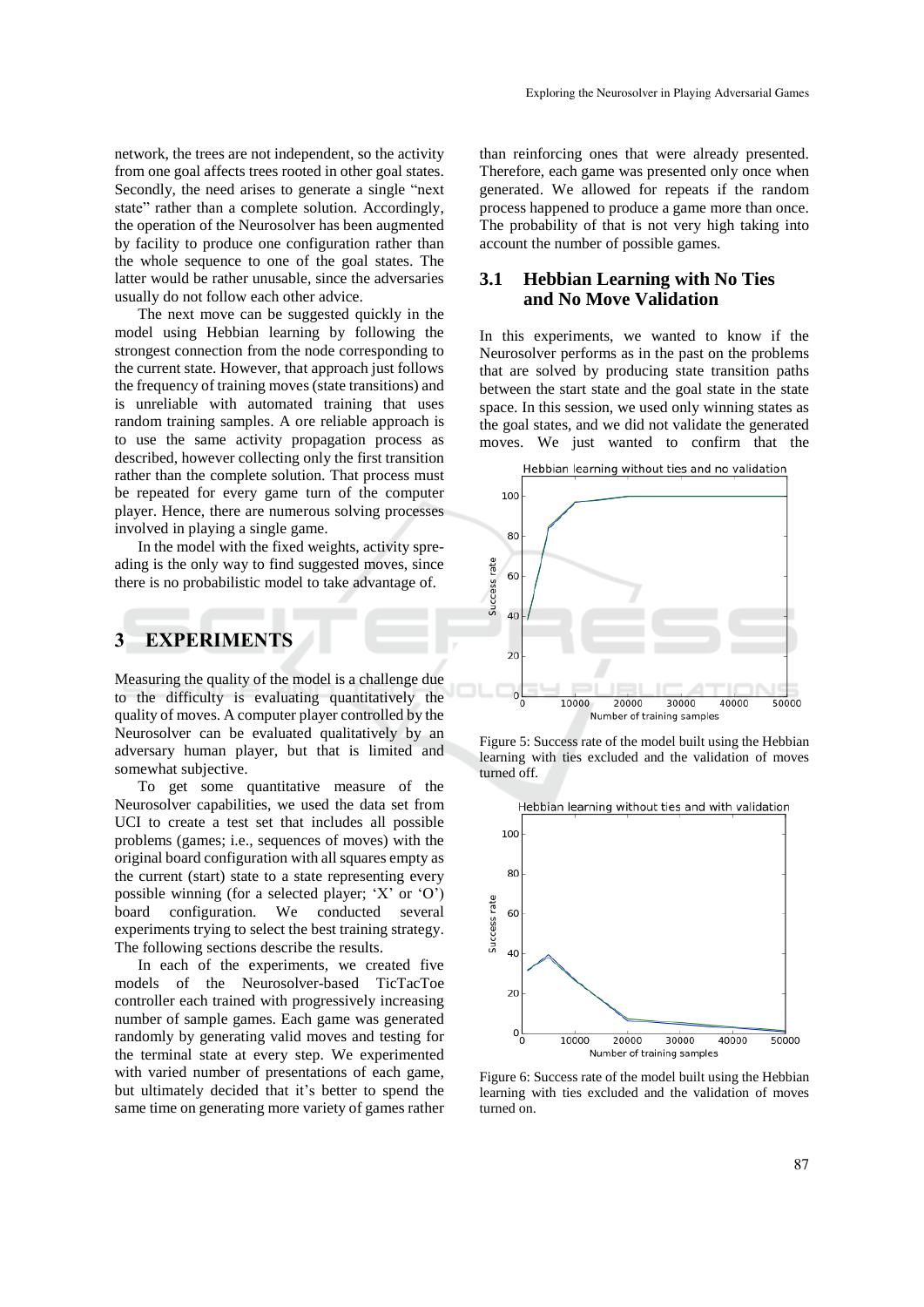Neurosolver behaves in the same way as in the past applications.

It appears that the resulting model reliably produces paths between the starting board configurations and every winning terminal state as shown in Figure 5. With 1000 training samples the success rate measured as the percentage of successful attempts to find a path between the start and the goal is around 40%. With 10000 sample, the performance starts to approach 100%, and with 20000 samples and more the system is nearly perfect.

### **3.2 Hebbian Learning with No Ties and with Move Validation**

The results from the first experiment session were very promising. To validate the games we built a move validator that ensures that every move generated by the Neurosolver is actually valid according to the TicTacToe rules. In the following session, we validated every game (i.e., every solution path) generated by the Neurosolver. If a game did not validate (i.e., if it included at least one invalid move), the attempt was marked as a failure.

The results shown in Figure 6 illustrate the problem with applying the Neurosolver in a context in which not only the path, and even the path length, matter, but also the "quality" of the solution that must adhere to some externally-imposted standards. While initially the success rate is similar to the previous model, increasing the number of training samples lowers the success rate dramatically. With 20000 or more training samples, the model failed for most posed problems.

#### **3.3 Hebbian Learning with Ties and with Move Validation**

The results from the second experiment session were not good to say the least. When playing against the computer, we noticed that it was better being offensive than defensive, so we decided to also use the tying games in the training to teach the model some defensive strategies; e.g., to block adversarial moves. It was quite a surprise to see that including ties actually improved the quality of solutions quite dramatically.

As shown in Figure 7, the model built with a data set that included the tying games brought the success rate close to 80% already for 10000 training samples. The rate changed minimally with increased number of training samples. That is an important observation, since increasing the number of training samples. The rate changed minimally with increased number



Figure 7: Success rate of the model built using the Hebbian learning with ties included and the validation of moves turned on.

of training samples. That is an important observation, since increasing the number of training samples increases dramatically the time necessary for building the model, and also - albeit not dramatically - the time for producing a solution. The latter might be a bit surprising, but the reason for that is that more samples lead to larger search activity trees.

# **3.4 Fixed-weight Learning with No Ties and No Move Validation**

As we explained earlier, the Neurosolver models with fixed connection weights are good optimizers producing shortest paths. Since the drive to move to a goal might be a good capability for suggesting better, more aggressive moves, we also built two models to test this hypothesis.



Figure 8. Success rate of the model built using the fixedweight learning with ties excluded and the validation of moves turned off.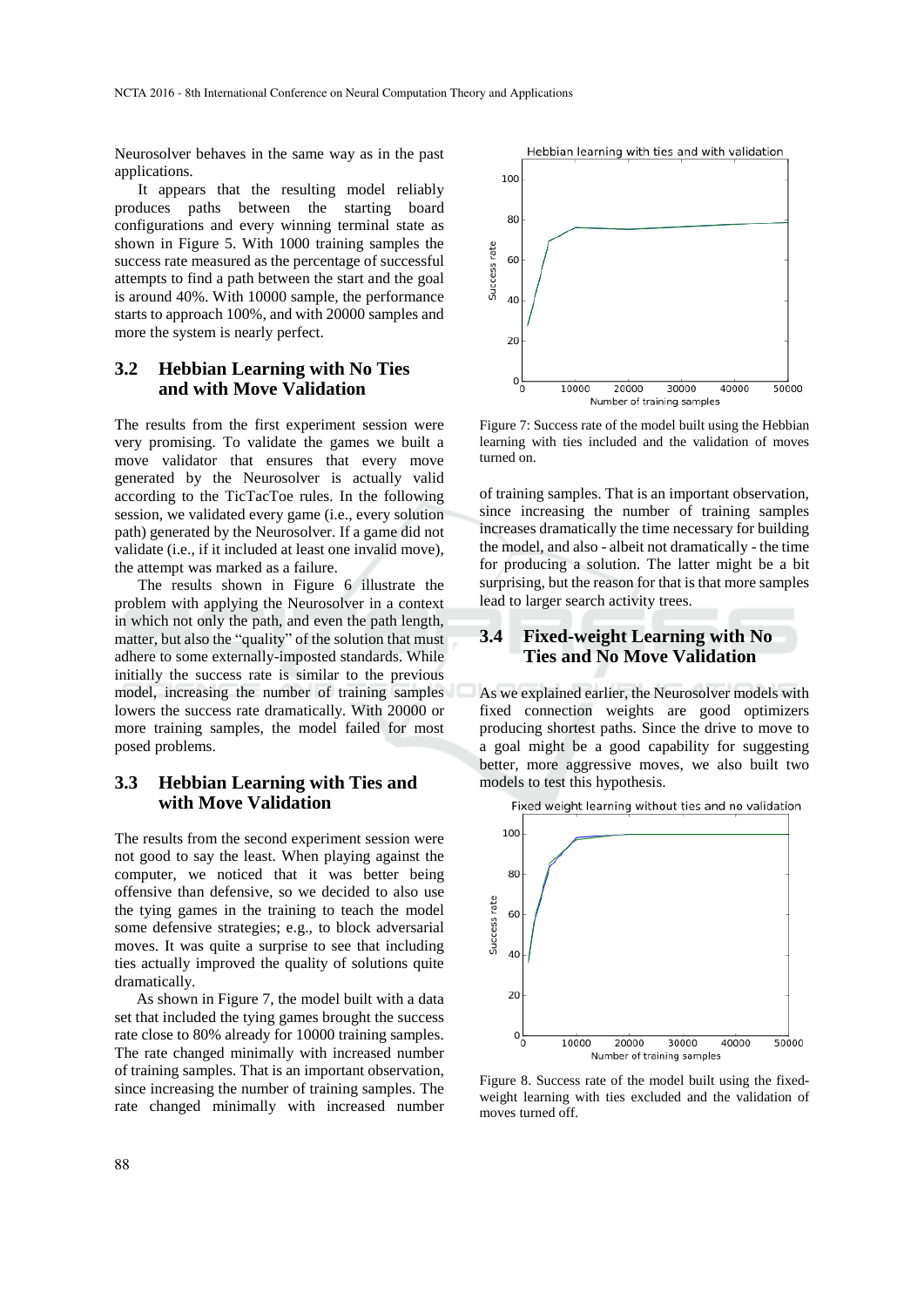The first model was built with games ending in tying configurations excluded and with no validation of moves. As shown in Figure 8, this model performed as well as the model crated using the Hebbian learning. With 10000 training the success rate approached 100%. We did not compare the lengths of the produced games (i.e., the lengths of the solution paths), but one could suspect that they would tend to be shorter in this model.

# **3.5 Fixed-Weight Learning with No Ties and with Move Validation**

As with the models built with the Hebbian approach, we wanted to evaluate the quality of the solutions, so we used exactly same method that validated all moves in each produced game.

As shown in Figure 9, the quality of the games is as bad, and it goes down with the increasing number of training samples.

#### **3.6 Fixed-Weight Learning with Ties and with Move Validation**

To next question was whether including the tying games in training would also improve the ability of the fixed-weight model to generate quality games.

Unfortunately, as shown in Figure 10, the trick that was so useful in the Hebbian model did not work here. The success rate of the model built with the tying games included in training is as bad as of the model built without ties included.

Fixed weight learning without ties and with validation



Figure 9: Success rate of the model built using the fixedweight learning with ties excluded and the validation of moves turned on.





Figure 10: Success rate of the model built using the fixedweight learning with ties included and the validation of moves turned on.



Figure 11: Sample time necessary to construct the model using the Hebbian learning.

#### **3.7 Time to Build Models**

The time necessary to build the models depends on the computing platform, of course. Nevertheless, looking at the trends might be informative.

Figure 11, includes a graph that shows how the time required to train a Hebbian model (with ties excluded, to be precise) increases as a function of the training samples. As shown, the dependency is linear. It is worth noting, that evidently that is the trend as in one session the training time rose to close to 600 seconds for a training sample of 300000 games. That would be an approximate value if the graph from Figure 11 was used for extrapolation.